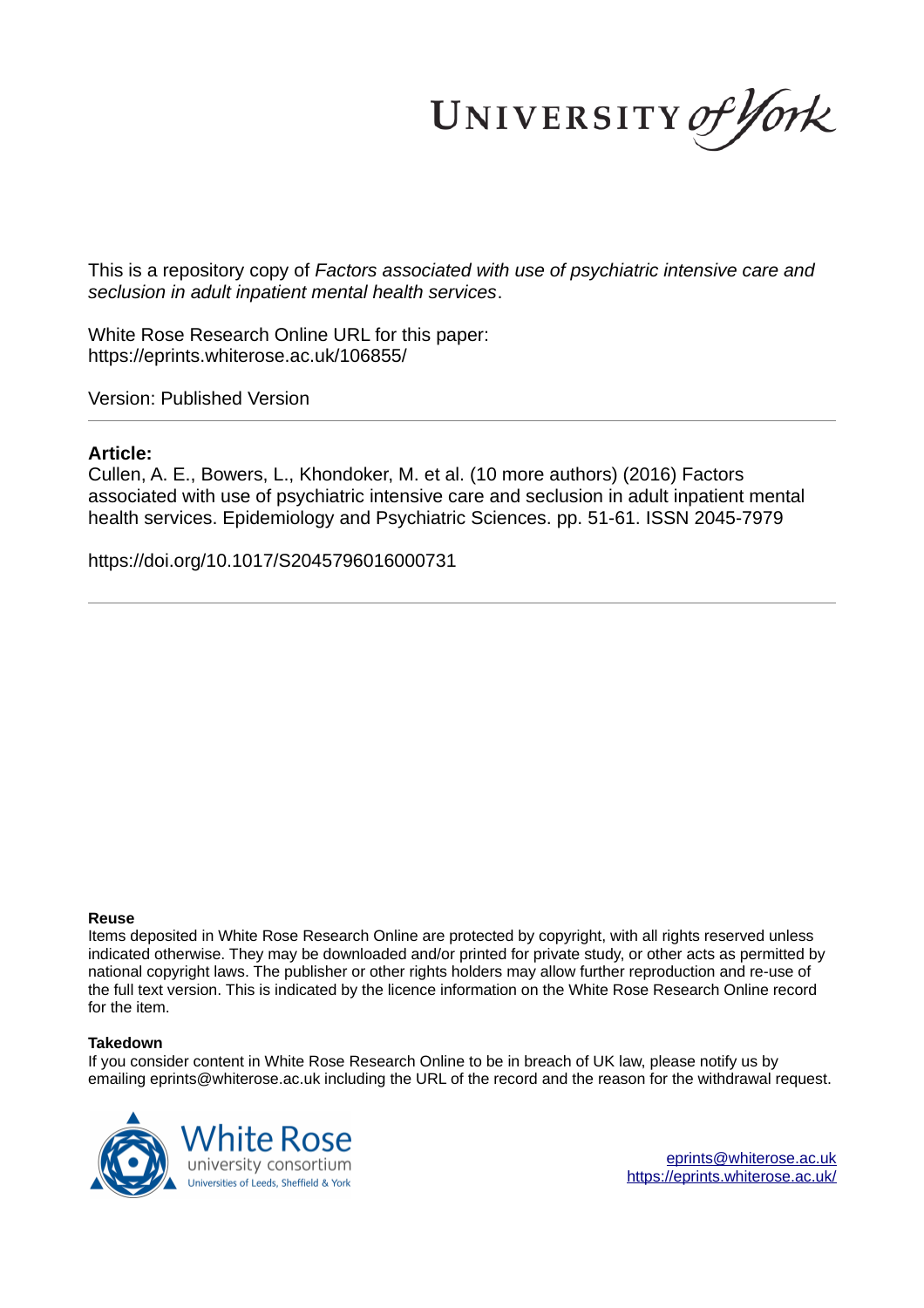# Factors associated with use of psychiatric intensive care and seclusion in adult inpatient mental health services

# A. E. Cullen<sup>1\*</sup>, L. Bowers<sup>1</sup>, M. Khondoker<sup>2</sup>, S. Pettit<sup>1</sup>, E. Achilla<sup>1</sup>, L. Koeser<sup>1</sup>, L. Moylan<sup>3</sup>, J. Baker<sup>4</sup>, A. Quirk $^5$ , F. Sethi $^6$ , D. Stewart $^7$ , P. McCrone $^1$  and A. D. Tulloch $^{1*}$

<sup>1</sup> *Health Service & Population Research Department, Institute of Psychiatry, Psychology & Neuroscience, King*'*s College London, UK*

<sup>2</sup> *Department of Applied Health Research, University College London, UK*

<sup>3</sup> *Molloy College, Rockville Centre, New York, USA*

4 *School of Healthcare, University of Leeds, UK*

<sup>5</sup> *College Centre for Quality Improvement, Royal College of Psychiatrists, UK*

6 *South London and Maudsley NHS Foundation Trust, UK*

<sup>7</sup> *Department of Health Sciences, University of York, UK*

Aims. Within acute psychiatric inpatient services, patients exhibiting severely disturbed behaviour can be transferred to a psychiatric intensive care unit (PICU) and/or secluded in order to manage the risks posed to the patient and others. However, whether specific patient groups are more likely to be subjected to these coercive measures is unclear. Using robust methodological and statistical techniques, we aimed to determine the demographic, clinical and behavioural predictors of both PICU and seclusion.

Methods. Data were extracted from an anonymised database comprising the electronic medical records of patients within a large South London mental health trust. Two cohorts were derived, (1) a PICU cohort comprising all patients transferred from general adult acute wards to a non-forensic PICU ward between April 2008 and April 2013 (*N* = 986) and a randomly selected group of patients admitted to general adult wards within this period who were not transferred to PICU (*N* = 994), and (2) a seclusion cohort comprising all seclusion episodes occurring in non-forensic PICU wards within the study period ( $N = 990$ ) and a randomly selected group of patients treated in these wards who were not secluded ( $N = 1032$ ). Demographic and clinical factors (age, sex, ethnicity, diagnosis, admission status and time since admission) and behavioural precursors (potentially relevant behaviours occurring in the 3 days preceding PICU transfer/seclusion or random sample date) were extracted from electronic medical records. Mixed effects, multivariable logistic regression analyses were performed with all variables included as predictors.

Results. PICU cases were significantly more likely to be younger in age, have a diagnosis of bipolar disorder and to be held on a formal section compared with patients who were not transferred to PICU; female sex and longer time since admission were associated with lower odds of transfer. With regard to behavioural precursors, the strongest predictors of PICU transfer were incidents of physical aggression towards others or objects and absconding or attempts to abscond. Secluded patients were also more likely to be younger and legally detained relative to non-secluded patients; however, female sex increased the odds of seclusion. Likelihood of seclusion also decreased with time since admission. Seclusion was significantly associated with a range of behavioural precursors with the strongest associations observed for incidents involving restraint or shouting.

Conclusions. Whilst recent behaviour is an important determinant, patient age, sex, admission status and time since admission also contribute to risk of PICU transfer and seclusion. Alternative, less coercive strategies must meet the needs of patients with these characteristics.

*Received 6 May 2016; Accepted 10 September 2016*

Key words: Health service research, inpatient psychiatry, risk factors, treatment allocation, violence/aggression.

\* Address for correspondence: A. E. Cullen, Department of Psychosis Studies (PO67), Institute of Psychiatry, Psychology & Neuroscience, De Crespigny Park, London, SE5 8AF, UK. (Email: alexis.cullen@kcl.ac.uk; alex.tulloch@kcl.ac.uk)

# Introduction

In acute psychiatric inpatient settings, patients exhibiting behaviour or symptoms that are particularly distressing or difficult-to-treat can be subjected to coercive measures. One such intervention is transfer to a specialist, high-intensity ward with higher nurse-to-patient

This is an Open Access article, distributed under the terms of the Creative Commons Attribution licence (http://creativecommons.org/licenses/by/4.0/), which permits unrestricted re-use, distribution, and reproduction in any medium, provided the original work is properly cited.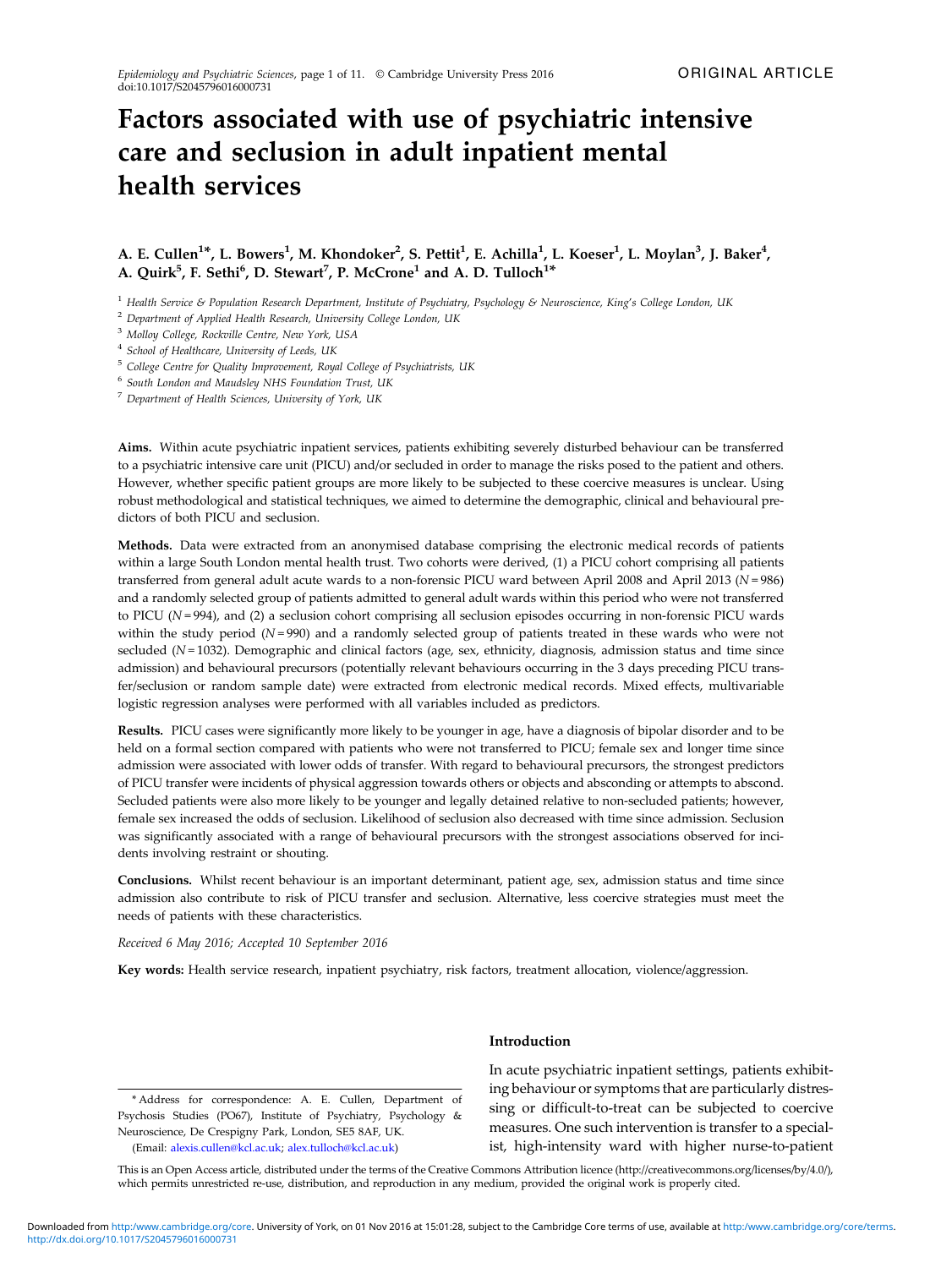ratios and greater levels of security; in the UK, such wards are referred to as psychiatric intensive care units (PICUs). Another such intervention is seclusion, where the patient is isolated in a locked room and observed at regular intervals. Both PICU transfer and seclusion are often implemented on a compulsory basis and the latter is considered to be unpalatable to some nurses (Olofsson *et al.* 1999) and patients (Mind, 2011). Indeed, many secluded patients experience negative feelings including anger, loneliness, sadness, hopelessness and feeling punished and vulnerable (Van Der Merwe *et al.* 2009). It is perhaps therefore unsurprising that there has been a recent drive to reduce coercive treatments in mental healthcare settings (Molodynski *et al.* 2016). An important step towards achieving this goal is to understand which patients are most likely to be subjected to coercive measures and why.

PICU patients are typically male, young (∼30 years), diagnosed with schizophrenia or bipolar disorder, legally detained and (in the UK) more likely to be of black African/Caribbean heritage than non-PICU patients (for a review, see Bowers, 2006). Whilst a recent review found that secluded patients are also likely to be young, legally detained and diagnosed with schizophrenia, bipolar disorder and personality disorder, seclusion was not consistently associated with either patient sex or ethnicity (Van Der Merwe *et al.* 2009). Nationwide studies conducted in the Netherlands (Noorthoorn *et al.* 2015) and Finland (Keski-Valkama *et al.* 2010) indicate that both patients with schizophrenia and substance use disorders are at greater risk of seclusion after adjusting for other demographic/clinical factors. With regard to behavioural precursors, aggressive, disruptive and chaotic behaviour, acute psychosis, absconsion and self-harm are all strongly associated with both PICU and seclusion (Bowers, 2006; Van Der Merwe *et al.* 2009). Consistent with these findings, 'hurting others' (Noda *et al.* 2013) and aggressive behaviour prior to admission (Flammer *et al.* 2013) have been reported as common precipitants of seclusion in Japanese and German samples, respectively.

There are several notable limitations with the extant literature. First, many of the previous studies describe the characteristics of people transferred to PICU or placed in seclusion (termed here as *cases*) but do not compare these with people who are not (hereafter referred to as *controls*). Furthermore, with some exceptions [e.g., (Flammer *et al.* 2013)] even those reporting differences between cases and controls typically do not look at the role of patient behaviours. As such, our understanding of the factors contributing to PICU and seclusion use is currently limited. There are two important motivations for pursuing research in this field. First, if we seek to reduce the use of

these coercive interventions then we must identify those at greatest risk of receiving them. Second, nonrandomised studies seeking to evaluate the effectiveness of PICU and seclusion use in reducing disruptive/aggressive behaviours must account for the differences between treated and untreated groups as such differences will influence the estimation of any treatment effect. To this end, we aimed to determine the demographic, clinical and behavioural characteristics associated with both PICU and seclusion use by means of two separate case-control studies employing multivariable statistical analyses.

### Method

### Data source

Data were extracted from the Clinical Record Interactive Search (CRIS) system operated by the South London and Maudsley (SLaM) NHS Foundation Trust (Stewart *et al.* 2009; Perera *et al.* 2016). This database comprises the anonymised electronic patient records of over 250 000 service users, representing nearly all of those people who have been in contact with SLaM services since 2006. Both structured and free-text data are included, the latter comprising largely correspondence and progress notes. CRIS was approved as a dataset for secondary analysis by the Oxfordshire Research Ethics Committee C (08/H0606/71).

### Identification of PICU cases and controls

The procedure used to identify PICU cases and controls is summarised in Fig. 1. We initially created a dataset of all admissions to the five SLaM PICU wards (four general adult and one forensic) between April 2008 and April 2013 using data within structured fields. The following admission types were then excluded: (i) direct admissions to PICU from the community (as this would have required a separate comparison with direct admissions to general wards, for which electronic records would be unavailable), (ii) transfers from forensic wards to PICUs, on the basis that predictors of PICU transfer would differ substantially among general adult and forensic wards (and our primary interest was in the former) and (iii) admissions to the forensic PICU ward. PICU cases (*N* = 986) were defined as patients who were transferred from general adult acute wards to a (non-forensic) PICU. A control group of patients treated in general adult wards was then randomly selected to serve as a comparison for the PICU case group using the following procedure. First, a dataset comprising all admissions to general adult wards within the study period was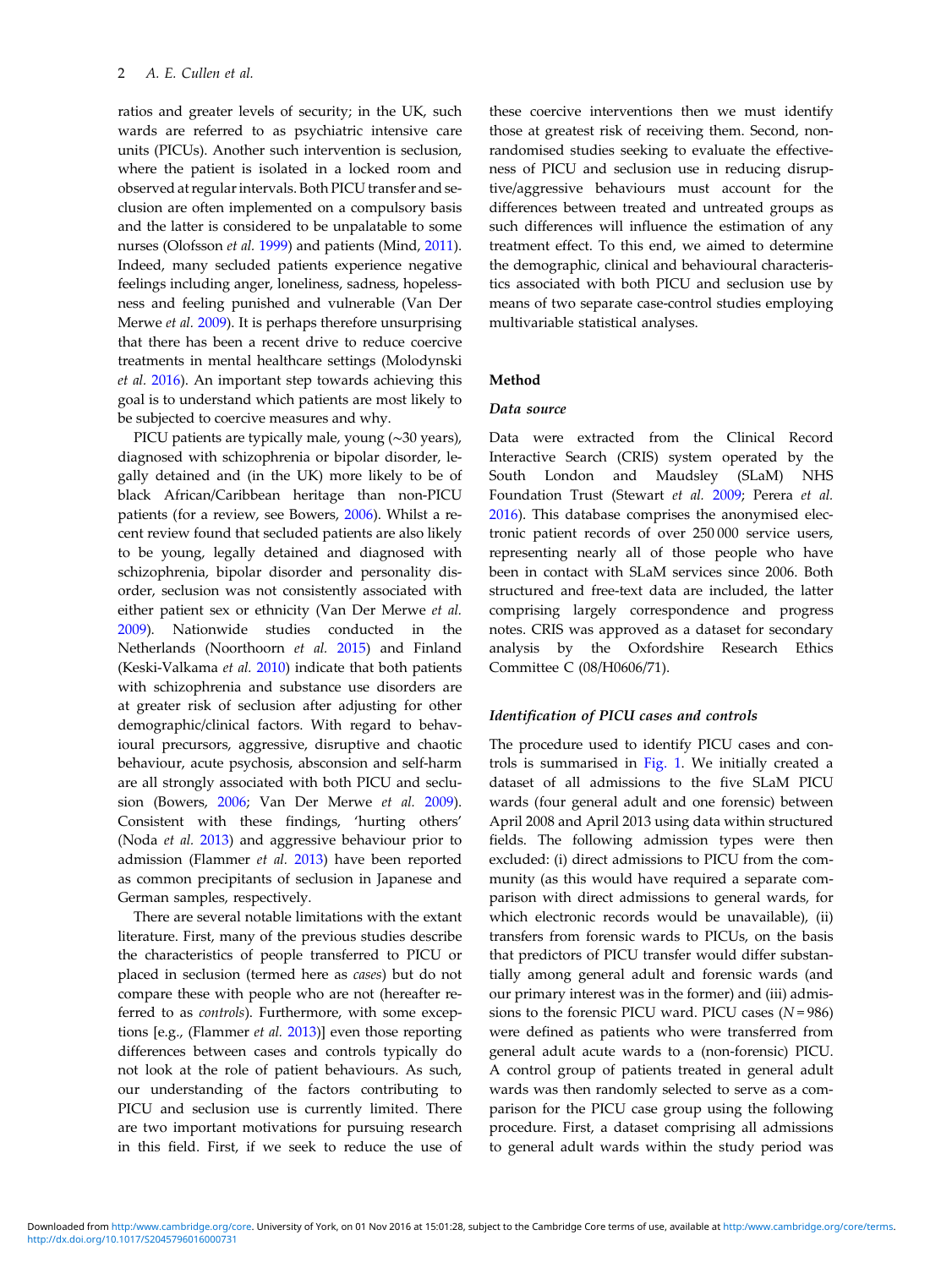

Fig. 1. Procedure used to identify psychiatric intensive care unit (PICU) cases and controls.

created and dates corresponding to periods of treatment in PICU wards (including the date of transfer to and out of the PICU ward) were excluded. The resulting non-PICU periods of time were then combined to create a dataset representing all general adult (non-PICU) inpatient days for all patients admitted during the study period; each of these days was then assigned a number such that each corresponded uniquely to a particular date, within a particular admission, for an individual patient. We randomly sampled from this set, fixing the sampling probability such that the number of controls  $(N=994)$  would be approximately equal to the number of cases. Fixing both person and date allowed us to code behaviours in the period preceding the sampling date so that for both cases and controls these exposures were defined relative to the date of transfer/non-transfer to PICU.

#### Identification of seclusion cases and controls

As detailed in Fig. 2, in order to identify seclusion spells (which are not recorded within structured fields), free-text entries were searched to identify all events containing the words 'seclusion', 'supervised confinement' and 'solitary confinement'. These records were then manually cleaned to create a database of all seclusion spells occurring within the study period (*N* = 1478). In order to reduce heterogeneity, seclusions occurring on forensic wards or other non-PICU wards were excluded; thus, only those occurring within the four non-forensic PICU wards (*N* = 990) were examined. Seclusion controls were identified using a similar procedure to that used to identify PICU controls, which involved randomly sampling dates from the set of patient-days on non-forensic PICU wards where the patient was neither in, sent to, nor returned from seclusion. Specifically, we first extracted dates of all non-forensic PICU ward stays occurring within the study period (note, as we did not exclude PICU patients admitted directly from the community, the base population from which potential controls were sampled exceeds the number of cases examined in the PICU analysis) and excluded dates corresponding to days when a patient was in seclusion. These nonseclusion PICU periods were combined and numbered. Random numbers were then generated to identify dates, which corresponded to time periods where a patient was not in seclusion; again, random sampling was used to create a control group (*N* = 1032) of approximately equal size to the seclusion case group.

Cases and controls were not mutually exclusive at the patient level. A single patient may have been transferred to a PICU ward or secluded on multiple occasions and on each occasion would therefore be counted as a PICU or seclusion case, respectively. A single patient might also be included as both a PICU case and a seclusion case. In addition, a PICU or seclusion case could also act as a control in the same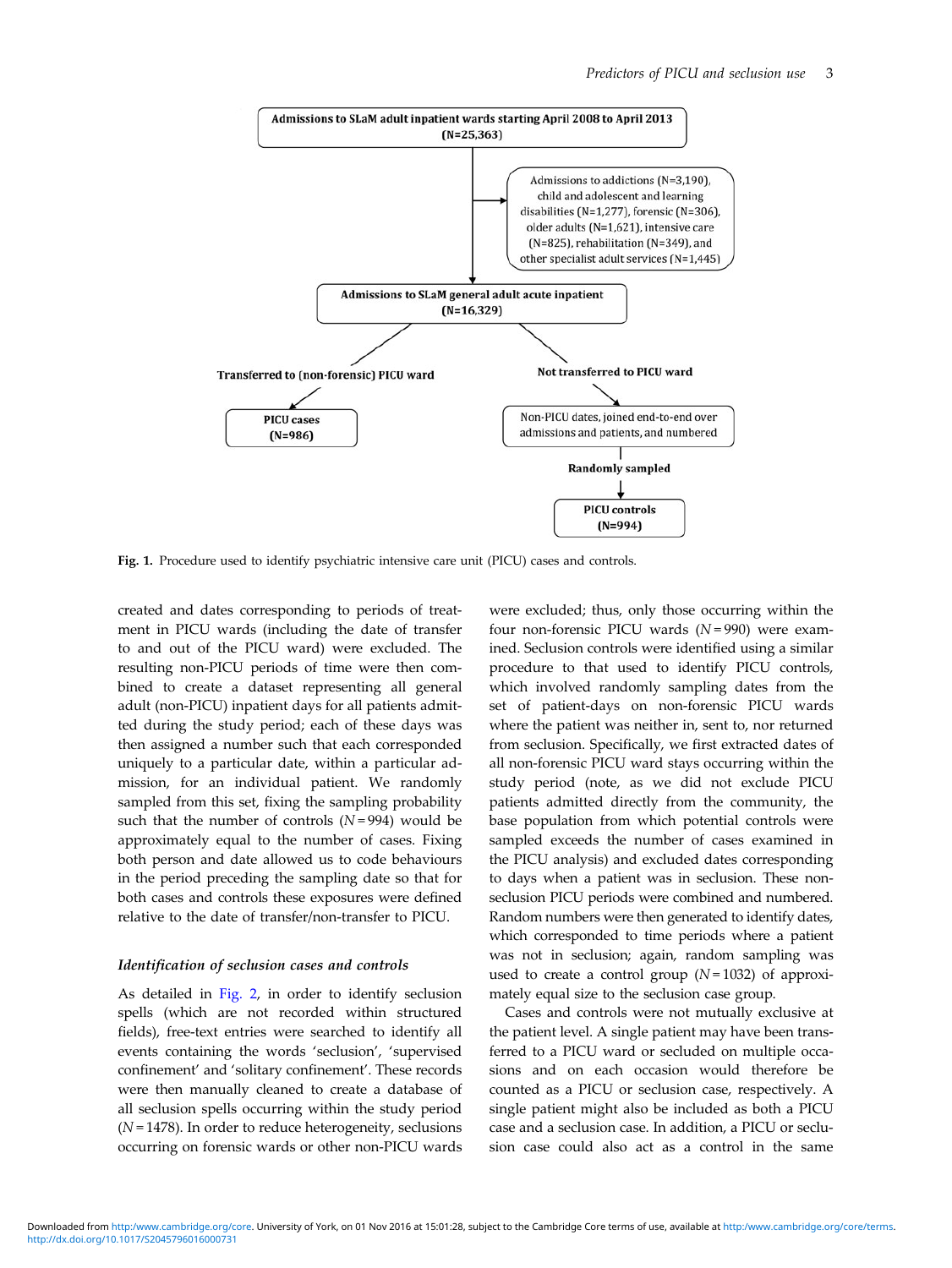

Fig. 2. Procedure used to identify seclusion cases and controls.

analysis, as dates eligible for inclusion in the non-PICU dataset or non-seclusion dataset could be randomly selected as a control period.

#### Exposure variables

Data were extracted separately for the PICU and seclusion analyses, but using the same procedure. Sex, ethnicity, date-of-birth and admission date for the current SLaM inpatient episode were extracted directly from structured fields. We calculated age at sampling date (i.e., the date of PICU transfer or seclusion for cases and random sampling date for controls) and the time since admission for the current SLaM inpatient episode, both of which were subsequently recoded into four-level categorical variables. The primary diagnosis recorded closest to the sampling date was extracted from structured fields or retrieved manually from admission, discharge, or tribunal reports if unavailable (<1%). Admission status was determined at midnight on the sampling date and coded as informal, civil section (i.e., formally detained for up to 28 days) and section 3/forensic sections (i.e., formally detained for up to 6 months under a civil section or formally detained under a court/police section).

Putative behavioural exposures were identified from free-text events using a two-stage process described elsewhere (Bowers *et al.* under review). In brief, events recorded on the day of PICU transfer or seclusion commencement, and the 2 days prior to these dates, were first extracted and a subset of these records

(pre-PICU:  $N = 500$ ; pre-seclusion:  $N = 500$ ) were reviewed to identify relevant incidents preceding PICU transfer and seclusion (e.g., aggressive, chaotic, or absconding behaviour). The keywords commonly used by clinical staff to describe these behaviours were then recorded. In the second stage, we extracted a random dataset of 350 events (relating to any patient on any admission) that did not occur on the day of PICU transfer/seclusion, or in the 2 days prior to these dates, and used multivariable logistic regression analyses to identify keywords which best discriminated between events occurring prior to PICU transfer/seclusion and random events. Keywords significant at the 0.01 level were used in the final data extraction.

In the final stage, we extracted events occurring on the sampling date and the 2 days prior to these dates that contained the behavioural keywords identified in the aforementioned two-stage process. This process yielded two datasets, a PICU precursor dataset and a seclusion precursor dataset. The PICU precursor dataset included for all PICU cases and controls, all event records occurring within the 3 day time-frame  $(0, -1,$ and −2 days prior to sampling date) that contained PICU behavioural terms (22 504 data rows). The seclusion precursor dataset included for seclusion cases and controls, all event records occurring within the 3 day time-frame that contained seclusion behavioural terms (22 239 data rows). Each event record was then manually reviewed to determine whether or not the behaviour(s) implied by the relevant behavioural keyword(s) had actually occurred (keywords and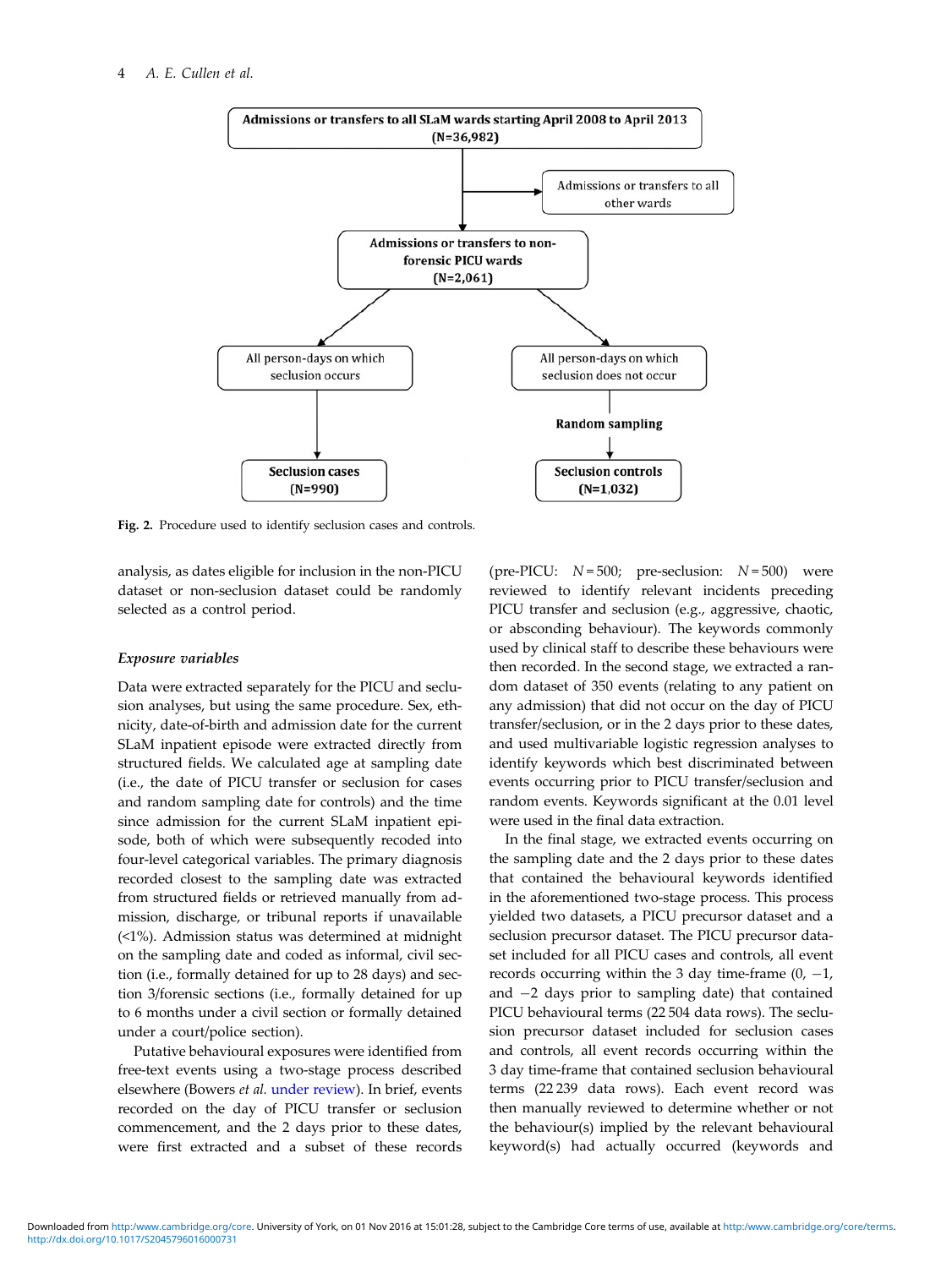| Keywords         | Definition of coded behaviours                                 | Examples of coded behaviours                                                                                                                                                                                              |
|------------------|----------------------------------------------------------------|---------------------------------------------------------------------------------------------------------------------------------------------------------------------------------------------------------------------------|
|                  | PICU and seclusion keywords                                    |                                                                                                                                                                                                                           |
| Abus*            | Verbally abusive behaviour                                     | Patient was abusive; patient began to abuse $X$ ; patient was verbally<br>abusive; patient expressed racial abuse                                                                                                         |
| Aggress*         | Verbal or physical aggression<br>directed at others or objects | Patient exhibited high levels of aggression; patient was aggressive<br>towards X; patient was verbally aggressive; patient was physically<br>aggressive; patient was behaving aggressively to other patients and<br>staff |
| Agitat*          | Observed agitated behaviour                                    | Patient exhibited agitated behaviour; patient was agitated; medication<br>was given to manage agitation                                                                                                                   |
| Demand*          | Demanding of resources or change in<br>treatment               | Patient was demanding to be discharged/released/taken to the smoking<br>area; patient exhibited demanding behaviour throughout the shift;<br>patient demanded medication/to use telephone/one-to-one                      |
| Shout*           | Shouting directed at others                                    | Patient shouted at X; patient was overheard shouting at Y; patient<br>shouting to staff to be let out                                                                                                                     |
| Threat*          | Verbal threats of harm to others                               | Patient was verbally threatening; patient expressed threats to harm<br>others; patient threatened to become violent                                                                                                       |
| Threw/<br>throw* | Objects thrown at others or<br>destruction of property         | Patient threw object at X; patient threw television across room; patient<br>attempted to throw scalding drink at Y                                                                                                        |
| Violen*          | Actual physical violence                                       | Patient exhibited violent behaviour; patient was violent; members of<br>staff/patients were subjected to violence                                                                                                         |
| PICU only        |                                                                |                                                                                                                                                                                                                           |
| Abscon*          | Actual absconsion or serious attempts<br>at absconsion         | Patient absconded from hospital; patient forced doors and attempted to<br>abscond; patient continually sought means to abscond from ward<br>throughout shift                                                              |
| Attack*          | Actual or attempted attacks                                    | Patient attacked X; patient attempted to attack Y                                                                                                                                                                         |
| AWOL             | Patient recorded as AWOL                                       | Patient was AWOL from the unit; patient was reported as AWOL to<br>police; patient on leave but went AWOL                                                                                                                 |
| Irritable*       | Observed irritable behaviour                                   | Patient was irritable throughout shift; patient responded but was irritable                                                                                                                                               |
| Manic            | Observed manic behaviour                                       | Patient presented as manic throughout the night; the patient's behaviour<br>was manic and unmanageable                                                                                                                    |
| Refus*           | Refusal of staff requests/treatment                            | Patient refused medication; patient was asked to cooperate but refused;<br>patient refused to return to room                                                                                                              |
| Seclusion only   |                                                                |                                                                                                                                                                                                                           |
| Arous*           | Observed aroused behaviour                                     | Patient was aroused throughout shift; patient exhibited highly aroused<br>behaviour                                                                                                                                       |
| Assault*         | Actual or attempted physical assault                           | Patient assaulted X; patient attempted to assault Y; patient was seen to<br>assault Z                                                                                                                                     |
| Hit <sup>*</sup> | Actual or attempted physical assault                           | Patient hit X; patient attempted to hit Y; patient was hitting Z                                                                                                                                                          |
| Restrain*        | Restraint of patient by staff                                  | Patient had to be restrained by staff; patient placed in restraint; staff<br>attempted to restrain patient                                                                                                                |

Table 1. *Keywords used to identify potentially relevant events and examples of corresponding behaviours coded from these events*

\*Indicates wildcard, used to identify words with 0 or more characters in that position.

examples of corresponding behaviours are listed in Table 1). Independent ratings were performed by the first and senior author (AEC and ADT) on a subset of free-text records (*N* = 300). Kappa values ranged from 0.66 to 1.00, with 15/18 (83%) behaviours having a Kappa >0.85. Prior to analysis, these coded individual free-text records were combined per case or control, creating a set of variables representing the presence or absence of each behaviour during the entire 3-day timeperiod prior to the sampling date.

## Statistical analyses

Analyses were conducted using Stata version 12. The same procedure was used for the analysis of PICU and seclusion use; in all analyses, the patient ID was included as a random effect in order to account for clustering at the patient-level (i.e., within each dataset, a single patient could represent multiple cases or controls). Mixed effects, multivariable logistic regression analyses were performed to examine associations between all predictor variables and PICU/seclusion status.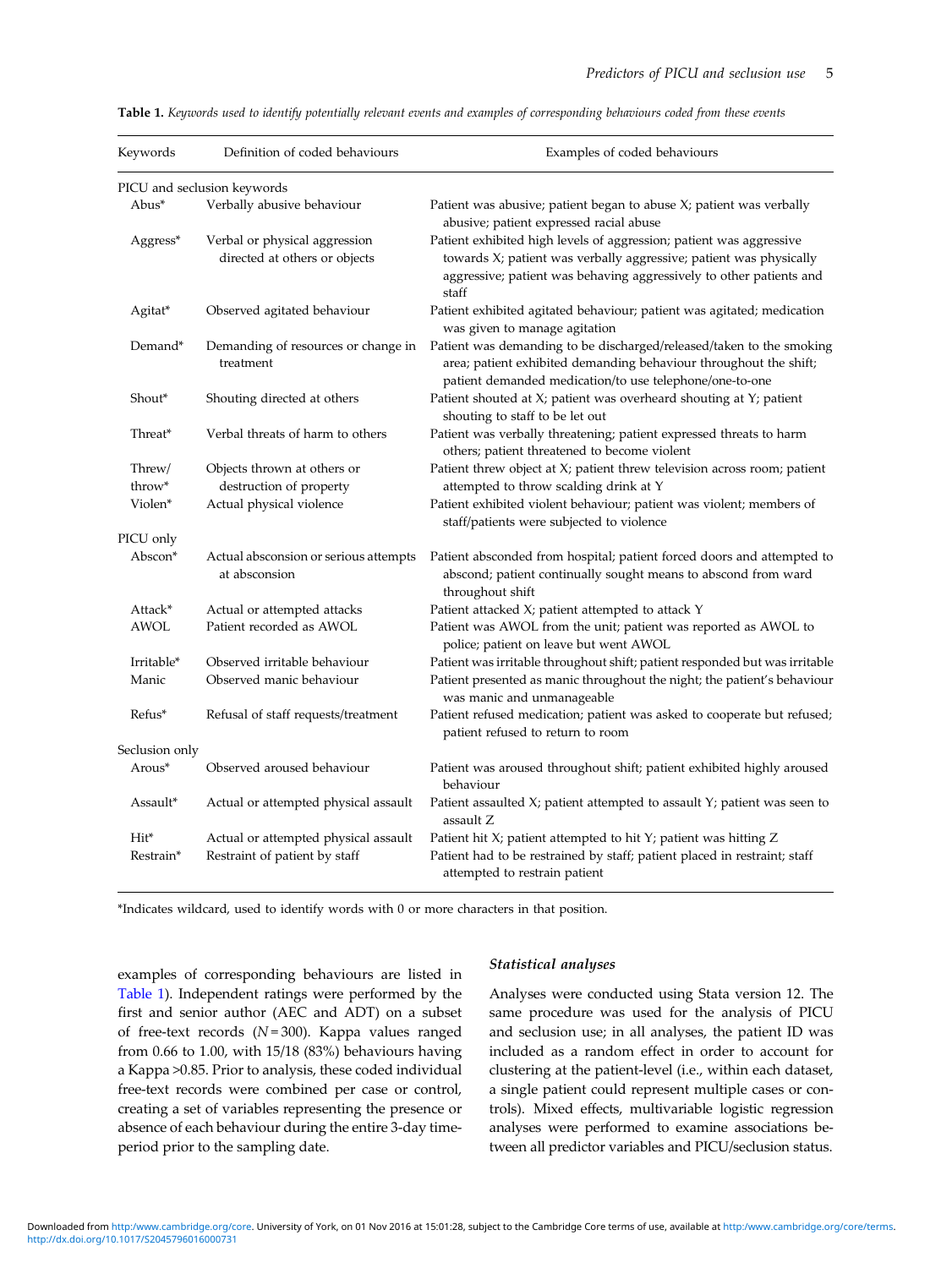# 6 *A. E. Cullen et al.*

| <b>Table 2.</b> PICU cohort: sample characteristics and association with PICU status in multivariable analyses |  |
|----------------------------------------------------------------------------------------------------------------|--|
|----------------------------------------------------------------------------------------------------------------|--|

| Risk factor                     | PICU cases $(n=986)$ | PICU controls $(n = 994)$ | OR (95% CI)           | $\boldsymbol{p}$ |
|---------------------------------|----------------------|---------------------------|-----------------------|------------------|
| Age: $n$ (%)                    |                      |                           |                       |                  |
| $<$ 25 years                    | 273 (28)             | 140 (14)                  | $4.69(2.49 - 8.81)$   | < 0.001          |
| $25 - 34$ years                 | 342 (35)             | 216 (22)                  | 3.94 (2.19-7.09)      | < 0.001          |
| 35-44 years                     | 220 (22)             | 273 (27)                  | $2.11(1.21 - 3.67)$   | 0.009            |
| $\geq$ 45 years                 | 151(15)              | 365 (37) (ref)            |                       |                  |
| Female sex: $n$ (%)             | 260 (26)             | 429 (43)                  | $0.37(0.24 - 0.59)$   | < 0.001          |
| Ethnicity: $n$ (%)              |                      |                           |                       |                  |
| White                           | 273 (28)             | 423 (43) (ref)            |                       |                  |
| <b>Black African/Caribbean</b>  | 625 (63)             | 465 (47)                  | $1.32(0.85 - 2.04)$   | 0.217            |
| Other                           | 88 (9)               | 106(11)                   | $1.05(0.53 - 2.07)$   | 0.891            |
| Diagnosis: $n$ (%)              |                      |                           |                       |                  |
| Schizophrenia                   | 353 (36)             | 434 (44) (ref)            |                       |                  |
| Other psychotic                 | 258 (26)             | 191 (19)                  | $1.48(0.91 - 2.41)$   | 0.114            |
| Bipolar disorder                | 264 (27)             | 131(13)                   | $2.02(1.16 - 3.52)$   | 0.014            |
| Personality disorder            | 27(3)                | 49(5)                     | $0.96(0.27 - 3.36)$   | 0.951            |
| Other diagnosis                 | 84 (9)               | 189 (19)                  | $0.80(0.42 - 1.54)$   | 0.504            |
| Admission status: $n$ (%)       |                      |                           |                       |                  |
| Informal                        | 37(4)                | 445 (45) (ref)            |                       |                  |
| Civil section                   | 379 (38)             | 130(13)                   | $11.62(5.69 - 23.70)$ | < 0.001          |
| Section 3/forensic              | 570 (58)             | 419 (42)                  | 10.75 (5.58-20.70)    | < 0.001          |
| Time since admission: $n$ (%)   |                      |                           |                       |                  |
| $\leq$ 7 days                   | 409 (41)             | 191 (19) (ref)            |                       |                  |
| 8-21 days                       | 199 (20)             | 186 (18)                  | $0.53(0.30-0.91)$     | 0.023            |
| $22-60$ days                    | 188 (19)             | 291 (29)                  | $0.40(0.22 - 0.72)$   | 0.002            |
| >60 days                        | 190 (19)             | 326 (33)                  | $0.43(0.23 - 0.79)$   | 0.006            |
| Behavioural precursors: $n$ (%) |                      |                           |                       |                  |
| Abscon*                         | 143 (15)             | 14(1)                     | $4.75(1.88 - 11.95)$  | 0.001            |
| Abus*                           | 482 (49)             | 70(7)                     | $1.79(1.06 - 3.03)$   | 0.030            |
| Aggress*                        | 602(61)              | 58 (6)                    | $3.58(2.11 - 6.10)$   | < 0.001          |
| Agitat*                         | 670 (68)             | 140 (14)                  | $3.15(1.96 - 5.07)$   | < 0.001          |
| Attack*                         | 275 (28)             | 6(1)                      | 28.09 (9.24-85.41)    | < 0.001          |
| AWOL*                           | 96(10)               | 24(2)                     | $3.95(1.78 - 8.75)$   | 0.001            |
| Demand*                         | 456 (46)             | 114 (12)                  | $1.17(0.74 - 1.86)$   | 0.501            |
| Irritable*                      | 529 (54)             | 144 (14)                  | $1.43(0.91 - 2.24)$   | 0.120            |
| Manic                           | 144 (15)             | 13(1)                     | $2.67(0.97 - 7.35)$   | 0.057            |
| Refus*                          | 773 (78)             | 418 (42)                  | $0.90(0.60-1.35)$     | 0.621            |
| Shout*                          | 536 (54)             | 111(11)                   | $1.17(0.72 - 1.90)$   | 0.538            |
| Threat*                         | 633 (64)             | 66 (7)                    | $3.17(1.83 - 5.48)$   | < 0.001          |
| Threw/Throw*                    | 316 (32)             | 21(2)                     | $4.71(2.26 - 9.82)$   | < 0.001          |
| Violen*                         | 199 (20)             | 5(1)                      | $3.79(1.15 - 12.48)$  | 0.028            |
|                                 |                      |                           |                       |                  |

MHA, Mental Health Act; OR, odds ratio; CI, confidence interval.

\*Indicates wildcard, used to identify words with 0 or more characters in that position.

Patient ID included as a random effect in order to account for clustering at the patient level. Results significant at the 0.05 level indicated in bold.

# Results

# Predictors of PICU transfer

The PICU cohort comprised 986 cases (PICU transfers) and 944 controls (PICU non-transfers). All these observations originated from 1360 patients, of whom 693 contributed only non-PICU observations, 515 contributed only PICU observations and 152 contributed a mixture. The contribution that each group made to the total number of observations was as follows: those who were never transferred contributed a mean of 1.2 observations (S.D. 0.4); those who were only ever transferred to PICU (in our dataset) contributed a mean of 1.4 observations (S.D. 0.9) and those who were both transferred and not transferred contributed a mean of 3.0 observations (S.D. 1.5).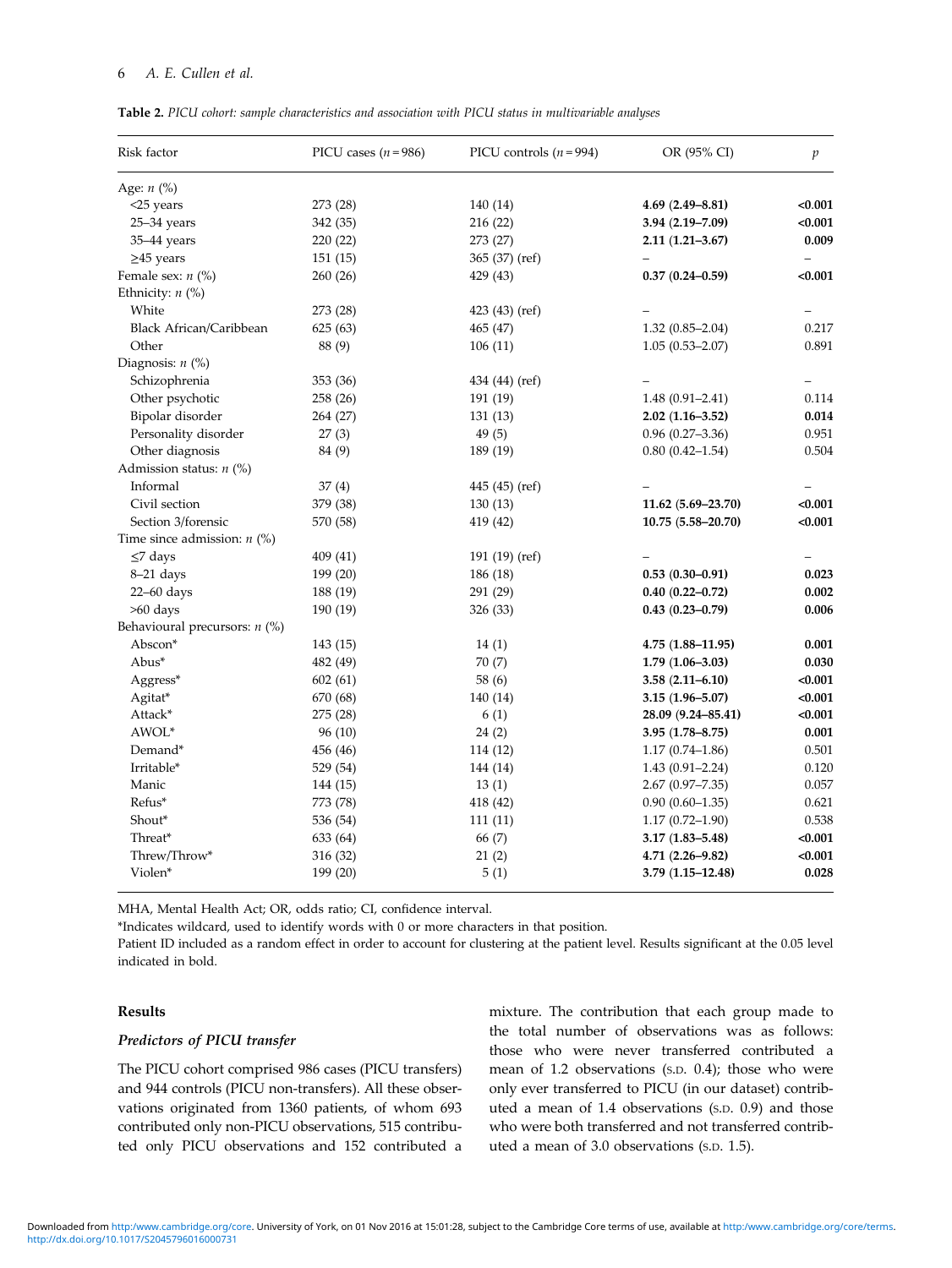| Risk factor                     | Seclusion cases $(n = 990)$ | Seclusion controls ( $n = 1032$ ) | OR (95% CI)         | $\mathfrak{p}$ |
|---------------------------------|-----------------------------|-----------------------------------|---------------------|----------------|
| Age: $n$ (%)                    |                             |                                   |                     |                |
| $<$ 25 years                    | 323 (32)                    | 219 (21)                          | $3.30(1.85 - 5.90)$ | < 0.001        |
| $25 - 34$ years                 | 347 (35)                    | 366 (35)                          | $1.92(1.12 - 3.28)$ | 0.017          |
| 35-44 years                     | 185(19)                     | 216(21)                           | $2.06(1.15-3.69)$   | 0.015          |
| $\geq$ 45 years                 | 135(14)                     | 231 (22) (ref)                    |                     |                |
| Female sex: $n$ (%)             | 354 (36)                    | 203(20)                           | $2.07(1.35 - 3.17)$ | 0.001          |
| Ethnicity: $n$ (%)              |                             |                                   |                     |                |
| White                           | 199 (20)                    | 253(24)(ref)                      |                     |                |
| <b>Black African/Caribbean</b>  | 690 (70)                    | 657 (64)                          | $1.13(0.71 - 1.79)$ | 0.609          |
| Other                           | 101(10)                     | 122(12)                           | $0.71(0.34 - 1.46)$ | 0.347          |
| Diagnosis: $n$ (%)              |                             |                                   |                     |                |
| Schizophrenia                   | 323 (33)                    | 435 (42) (ref)                    |                     |                |
| Other psychotic                 | 273 (28)                    | 262(25)                           | $0.78(0.50-1.23)$   | 0.287          |
| Bipolar disorder                | 283 (28)                    | 217(21)                           | $1.14(0.70-1.86)$   | 0.590          |
| Personality disorder            | 24(2)                       | 18(2)                             | $1.44(0.42 - 4.94)$ | 0.563          |
| Other diagnosis                 | 87 (9)                      | 100(10)                           | $1.14(0.59 - 2.23)$ | 0.696          |
| Admission status: $n$ (%)       |                             |                                   |                     |                |
| Informal                        | 44(4)                       | 119 (12) (ref)                    |                     |                |
| Civil section                   | 417 (42)                    | 170 (16)                          | $2.29(1.13 - 4.68)$ | 0.022          |
| Section 3/forensic              | 529 (53)                    | 743 (72)                          | $1.34(0.69 - 2.62)$ | 0.387          |
| Time since admission: $n$ (%)   |                             |                                   |                     |                |
| $\leq$ 7 days                   | 395 (40)                    | 98 (10) (ref)                     |                     |                |
| $8-21$ days                     | 235 (24)                    | 215(21)                           | $0.24(0.15-0.39)$   | < 0.001        |
| $22-60$ days                    | 204 (21)                    | 380 (37)                          | $0.18(0.11 - 0.31)$ | < 0.001        |
| $>60$ days                      | 150(16)                     | 339 (33)                          | $0.26(0.15-0.45)$   | < 0.001        |
| Behavioural precursors: $n$ (%) |                             |                                   |                     |                |
| Abus*                           | 570 (58)                    | 231 (22)                          | $1.37(0.94 - 1.98)$ | 0.100          |
| Aggress*                        | 654 (66)                    | 192 (19)                          | $1.85(1.30-2.64)$   | 0.001          |
| Agitat*                         | 714 (72)                    | 286 (28)                          | $1.99(1.42 - 2.78)$ | < 0.001        |
| Arous*                          | 472 (48)                    | 124 (12)                          | $1.87(1.29 - 2.71)$ | 0.001          |
| Assault*                        | 229 (23)                    | 25(2)                             | $3.31(1.81 - 6.06)$ | < 0.001        |
| Demand*                         | 531 (54)                    | 276 (27)                          | $1.24(0.89 - 1.72)$ | 0.212          |
| Hit*                            | 266 (27)                    | 41(4)                             | $1.98(1.17-3.35)$   | 0.011          |
| Restrain*                       | 554 (56)                    | 67 (6)                            | $6.54(4.36 - 9.81)$ | < 0.001        |
| Shout*                          | 573 (58)                    | 217(21)                           | $3.75(2.58 - 5.43)$ | < 0.001        |
| Threat*                         | 689 (70)                    | 190 (18)                          | $1.53(0.98 - 2.37)$ | 0.060          |
| Threw/throw*                    | 328 (33)                    | 77(7)                             | $1.17(0.82 - 1.66)$ | 0.385          |
| Violen*                         | 247 (25)                    | 28(3)                             | $2.09(1.17 - 3.73)$ | 0.012          |
|                                 |                             |                                   |                     |                |

Table 3. *Seclusion cohort: sample characteristics and association with seclusion status in multivariable analyses*

MHA, Mental Health Act; OR, odds ratio; CI, confidence interval.

\*Indicates wildcard, used to identify words with 0 or more characters in that position.

Patient ID included as a random effect in order to account for clustering at the patient level. Results significant at the 0.05 level indicated in bold.

Multivariable logistic regression analyses (adjusted for all demographic/clinical factors and behavioural precursors, see Table 2) indicated a significant association between patient age and PICU status where the odds of PICU transfer were higher for those aged  $\langle$ 25 years (OR = 4.69, *p* < 0.001), 25–34 years (OR = 3.94, *p* <0.001) and 35–44 years (OR = 2.11, *p* = 0.009) relative to patients aged ≥45 years. PICU cases were also significantly less likely to be female  $(OR = 0.37)$ , *p* <0.001); however, there was no association between PICU transfer and patient ethnicity. Patients with a diagnosis of bipolar disorder had significantly greater odds of PICU transfer relative to those with schizophrenia (OR = 2.02,  $p = 0.014$ ), whilst effects for other diagnostic groups were not statistically significant. Patients on a civil section and those on section 3 or a forensic section (predominately sections 37, 35 and 47; which accounted for only a small proportion of sections in this category) were significantly more likely to be transferred to PICU than patients who were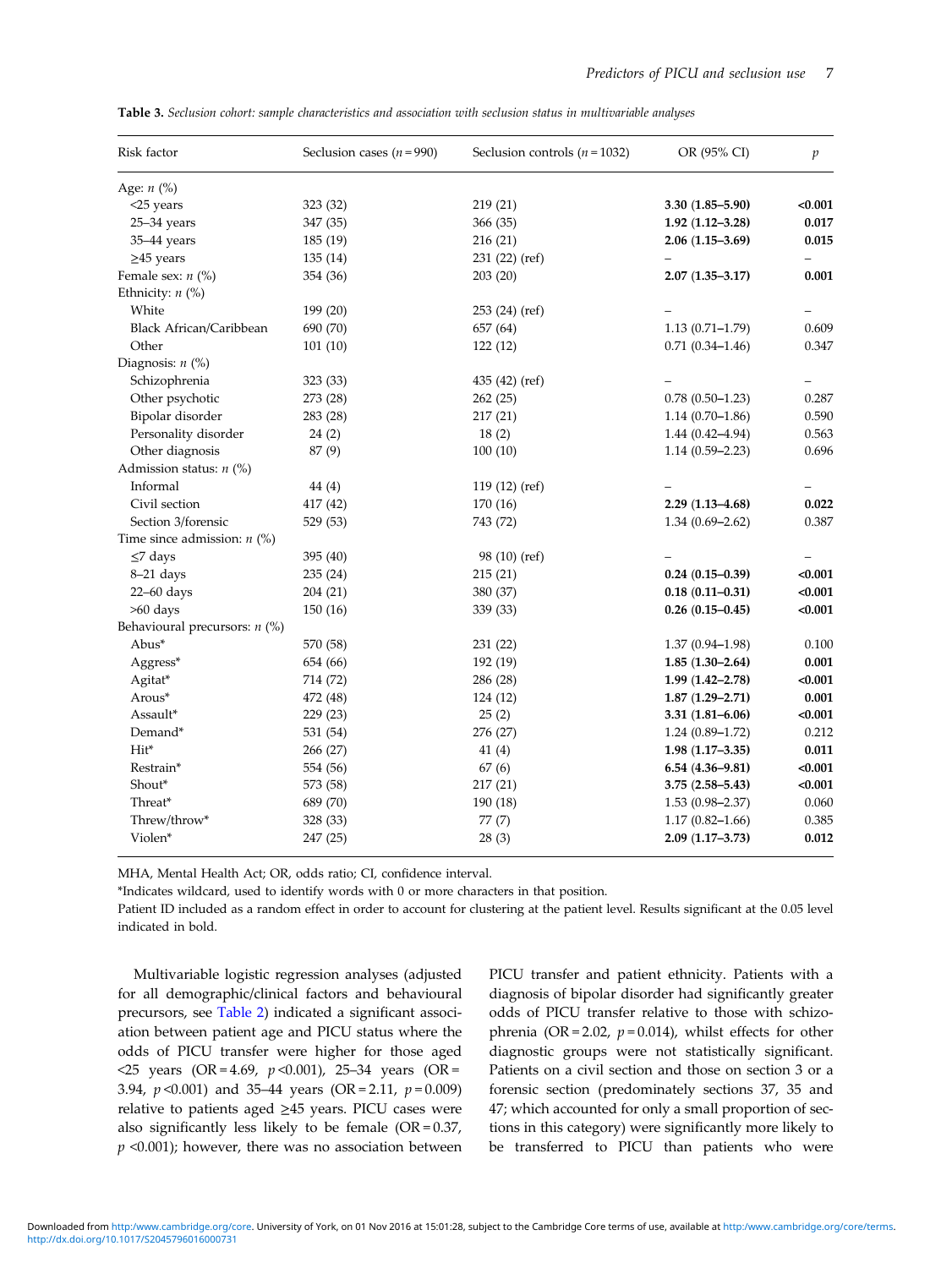informal (OR = 11.62 and 10.75, respectively, *p* <0.001). In addition, the likelihood of PICU transfer decreased as the admission progressed where the odds of transfer were significantly lower for each time period relative to the first 7 days of the admission ( $p < 0.05$  for all). Several behavioural precursors were also significantly associated with PICU status with small-to-moderate associations observed for 'Abus\*' (OR = 1.79), 'Agitat\*'  $(OR = 3.15)$ , 'Threat\*'  $(OR = 3.17)$ , 'Aggress\*'  $(OR = 3.58)$ , 'Violen\*'  $(OR = 3.79)$  and 'AWOL'  $(OR = 1.58)$ 3.95) ( $p$  <0.03 for all). Estimates of effect were notably high and for 'Abscon\*' (OR = 4.68), 'Threw/Throw\*' (OR = 4.90) and 'Attack\*' (OR = 28.09) ( *p* <0.001 for all).

# Predictors of seclusion initiation

The seclusion sample comprised 990 cases (seclusions) and 1032 controls (non-seclusions). All these observations originated from 771 patients, of whom 285 contributed only non-seclusion observations, 203 contributed only seclusion observations and 233 contributed a mixture. In terms of the contribution that each group made to the total number of observations, those who were never secluded, only secluded and both secluded and non-secluded contributed a mean of 1.8 (S.D. 1.5), 1.8 (S.D. 1.4) and 5.0 observations (S.D. 3.7), respectively.

In multivariable logistic regression analyses (Table 3), the likelihood of seclusion was shown to be significantly greater among all other age groups relative to those aged  $\geq$ 45 years: <25 years (OR = 3.30, *p* <0.001), 25–34 years (OR = 1.92, *p* = 0.017), and 35–44 years ( $OR = 2.06$ ,  $p = 0.015$ ). Seclusion cases were also significantly more likely to be female  $(OR = 2.07, p =$ 0.001) but did not differ to the seclusion control group on ethnicity or diagnosis. Relative to informal patients, those on a civil section were significantly more likely to be secluded (OR = 2.29,  $p = 0.022$ ) and the odds of being secluded were increased relative to the first 7 days of the admission for all subsequent time periods ( $p$ <0.001 for all). Additionally, seclusion status showed significant, small-to-moderate associations with 'Aggress\*' (OR = 1.85), 'Arous\*' (OR = 1.87), 'Hit' (OR = 1.98), 'Agitat\*' (OR = 1.99), 'Violen\*' (OR = 2.09), 'Assault\*' (OR = 3.31) and 'Shout\*' (OR = 3.75), and a strong association with 'Restrain\*'  $(OR = 6.54)$  $(p<0.02$  for all).

# Discussion

In this large methodologically robust study, several demographic and clinical factors, including, age, sex, admission status and time since admission, distinguished PICU and seclusion cases from randomly-selected controls. With regard to behavioural precursors, PICU use was most strongly associated with keywords describing incidents of physical aggression and absconsion whilst incidents involving restraint and shouting showed the strongest association with seclusion use.

#### Demographic and clinical predictors of treatment

In line with previous studies (Cohen & Khan, 1990; Gordon *et al.* 1998; Brown & Bass, 2004; Stolker *et al.* 2005), younger age was strongly associated with both PICU transfer and seclusion. These findings are unsurprising given that younger age is a well-established risk factor for violence in psychiatric inpatient settings (Cornaggia *et al.* 2011; Dack *et al.* 2013; Iozzino *et al.* 2015). However, the fact that we adjusted for multiple behavioural precursors suggests that this finding is not entirely explained by the fact that younger patients are more likely to be aggressive. This association may reflect some level of bias in clinical decisions (i.e., younger patients being perceived as more risky) or it may be that younger patients differ to older patients on other factors (e.g., frequency or severity of violence) not captured in the current study.

Our finding that male patients were more likely to be transferred to PICU is also consistent with previous work (Hyde *et al.* 1992; Feinstein & Holloway, 2002; Brown & Bass, 2004). Given that we adjusted for behavioural precursors, this sex difference in PICU risk may again be due to unmeasured confounders. Alternatively, this finding may reflect the fact that access to female PICU beds was limited (the trust operated only one female PICU ward, compared with three male wards, at the time of the study). In contrast, females were twice as likely to be secluded as males. Whilst descriptive studies have reported that secluded patients are more commonly male, case-control studies have typically failed to observe such sex differences (Van Der Merwe *et al.* 2009). One possible explanation for our findings may be our use of PICU-based controls. That is, when examined in a PICU population, in which females are under-represented, the increased risk of seclusion among females emerges.

In contrast to recent studies conducted in London and the South East (Feinstein & Holloway, 2002; Brown & Bass, 2004; Pereira *et al.* 2006), patients of black African/Caribbean ethnicity were not significantly more likely to be transferred to PICU compared with white patients. Similarly, patient ethnicity was not associated with seclusion, which conflicts with the findings of the Healthcare Commission investigation in which seclusion rates were higher among ethnic minority groups relative to white British patients (Healthcare Commission, 2005). Interestingly, our unadjusted analyses indicated that individuals of black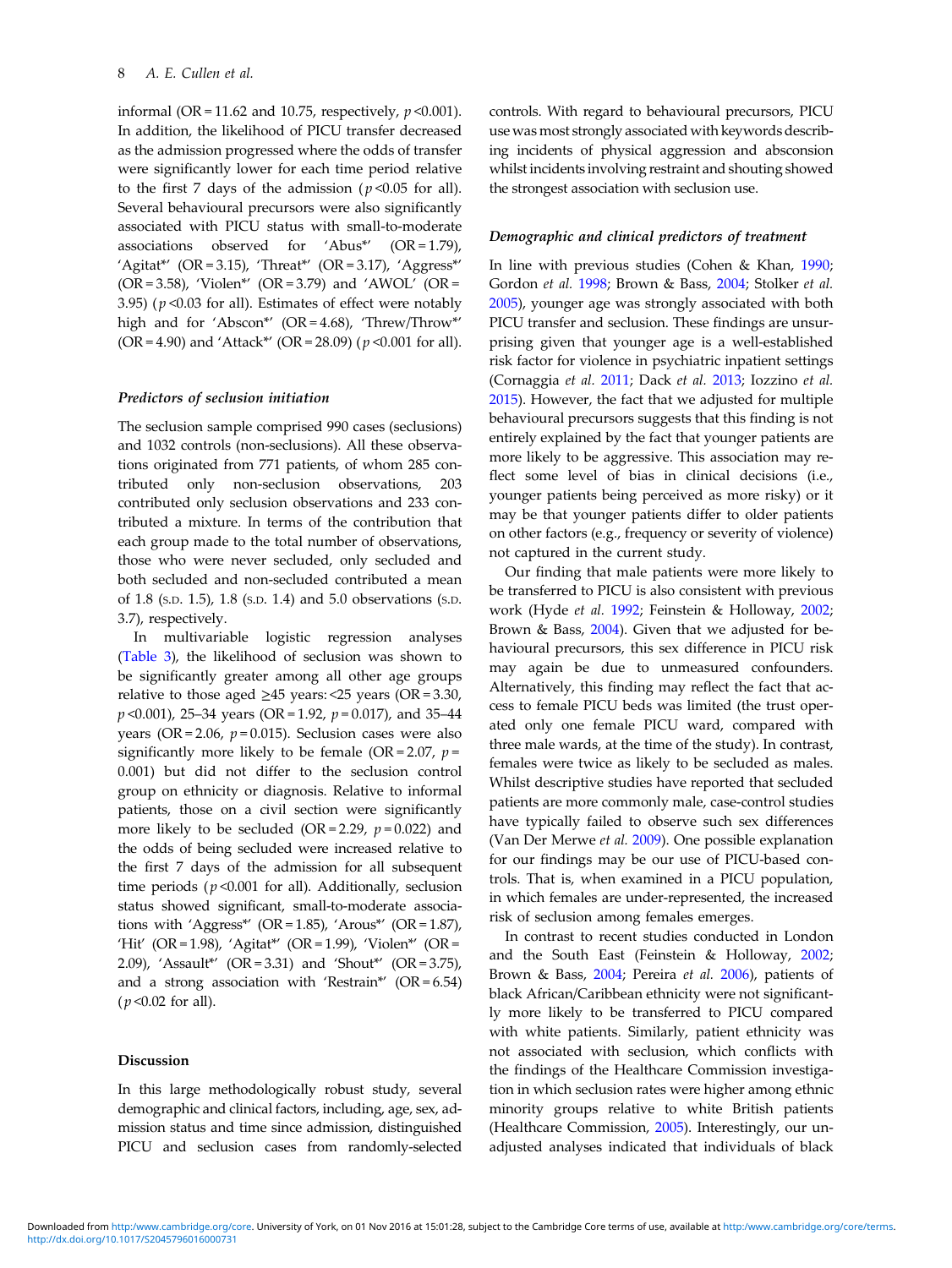African/Caribbean ethnicity were three times more likely to be transferred to PICU relative to those of white ethnicity (Bowers *et al.* under review). The fact that the effect of ethnicity on PICU status was greatly attenuated and rendered non-significant in the fully adjusted model is reassuring and suggests a lack of referral bias. That is, whilst black African/Caribbean patients were significantly more likely to be transferred to PICU than white patients, this was fully explained by other risk factors and behavioural precursors.

In contrast to other large studies (Keski-Valkama *et al.* 2010; Noorthoorn *et al.* 2015), patient diagnosis was largely unrelated to either PICU transfer or seclusion with the exception that patients with bipolar disorder were twice as likely to be transferred to PICU compared with patients with schizophrenia. The fact that we adjusted for behaviours and traits commonly associated with this diagnosis (i.e., manic, agitated, demanding and irritable behaviour), implies that bipolar disorder patients may present with other behaviours which cause them to be viewed by clinical staff as needing PICU treatment. Our finding that personality disorders were not over-represented in either PICU or seclusion cases is inconsistent with previous studies (Mattison & Sacks, 1978; Ramchandani *et al.* 1981; Feinstein & Holloway, 2002; Brown & Bass, 2004; Pereira *et al.* 2006) and may be due to the fact that we examined only primary diagnoses listed in clinical files, potentially under-estimating the prevalence of personality disorder (i.e., as comorbid diagnoses will have been missed).

Admission status was strongly associated with PICU use. Only 4% of PICU patients were informal (compared with 45% of non-PICU patients) and indeed, we discovered from discussions with clinical staff that formal detention was generally required on SLaM PICUs. Thus, this very small number of apparently informal patients (as recorded at midnight on the date of transfer) likely reflects administrative delays in updating clinical records. Our finding that patients formally detained were significantly more likely to be secluded is highly consistent with the extant literature (Van Der Merwe *et al.* 2009).

Time since admission was strongly associated with PICU transfer. Whilst this finding is novel, it is not surprising. Patients are often admitted to hospital during a period of acute illness, which then improves following successful treatment; thus, we would expect chaotic/aggressive behaviour to be more prevalent early in the admission. Indeed, a large study of psychiatric inpatients reported that the majority of aggressive incidents occurred within the first 2 days of admission (Barlow *et al.* 2000). However, as we adjusted for behavioural precursors, high levels of aggression upon

admission cannot fully account for this finding. Staff might be more inclined to transfer newly-admitted patients, whose propensity for violence is yet unknown, to PICU wards even if they exhibit the same levels of aggression as patients who have been in inpatient care for longer periods. Our finding that the likelihood of seclusion was also higher in the first 7 days of the admission to PICU is consistent with several descriptive studies (Oldham *et al.* 1983; El-Badri & Mellsop, 2002; Kirkpatrick, 1989). Anecdotally, it appeared from the clinical notes that many patients were transferred to PICU in a state of distress/agitation and that seclusion was often initiated as a precaution upon arrival at the PICU. This is consistent with our proposal that this may be a strategy employed by clinical teams to safely manage newly-admitted patients whose level of risk is therefore unclear.

# Behavioural precursors of PICU and seclusion

We identified a number of frequently-occurring keywords in the days preceding PICU transfer and seclusion which described a wide range of patient behaviours (Table 1). Keywords related to difficult-to-manage and verbally aggressive behaviour were particularly common in the 3 days preceding PICU transfer and were observed in 45–78% of PICU cases. Those relating to physically aggressive behaviour were less frequently observed during this time period (20–32% of PICU cases), whilst absconding behaviour was relatively rare (10–15% of PICU cases). Similarly, we identified several keywords related to verbally aggressive and agitated behaviour that were highly prevalent in the period directly preceding seclusion (occurring in 48–72% of seclusion cases) whilst keywords indicating physical aggression were less common (present in 23–33% of cases). Given the wealth of data we examined in the present study, we were not able to characterise the specific behavioural sequences preceding PICU transfer or seclusion; however, the types of behaviours we identified are broadly consistent with previous studies (Bowers *et al.* 2008; Van Der Merwe *et al.* 2009). Interestingly, although we observed a considerable degree of overlap between PICU and seclusion keywords, absconsion keywords were notably absent in the preseclusion events. This may relate to the fact that we examined seclusions occurring on a PICU ward (as opposed to a general adult ward) where may be fewer opportunities to abscond.

#### Strengths and limitations

This study has several strengths. Our sample sizes were greater than those of previous studies, increasing the precision of the estimates that we obtained, and we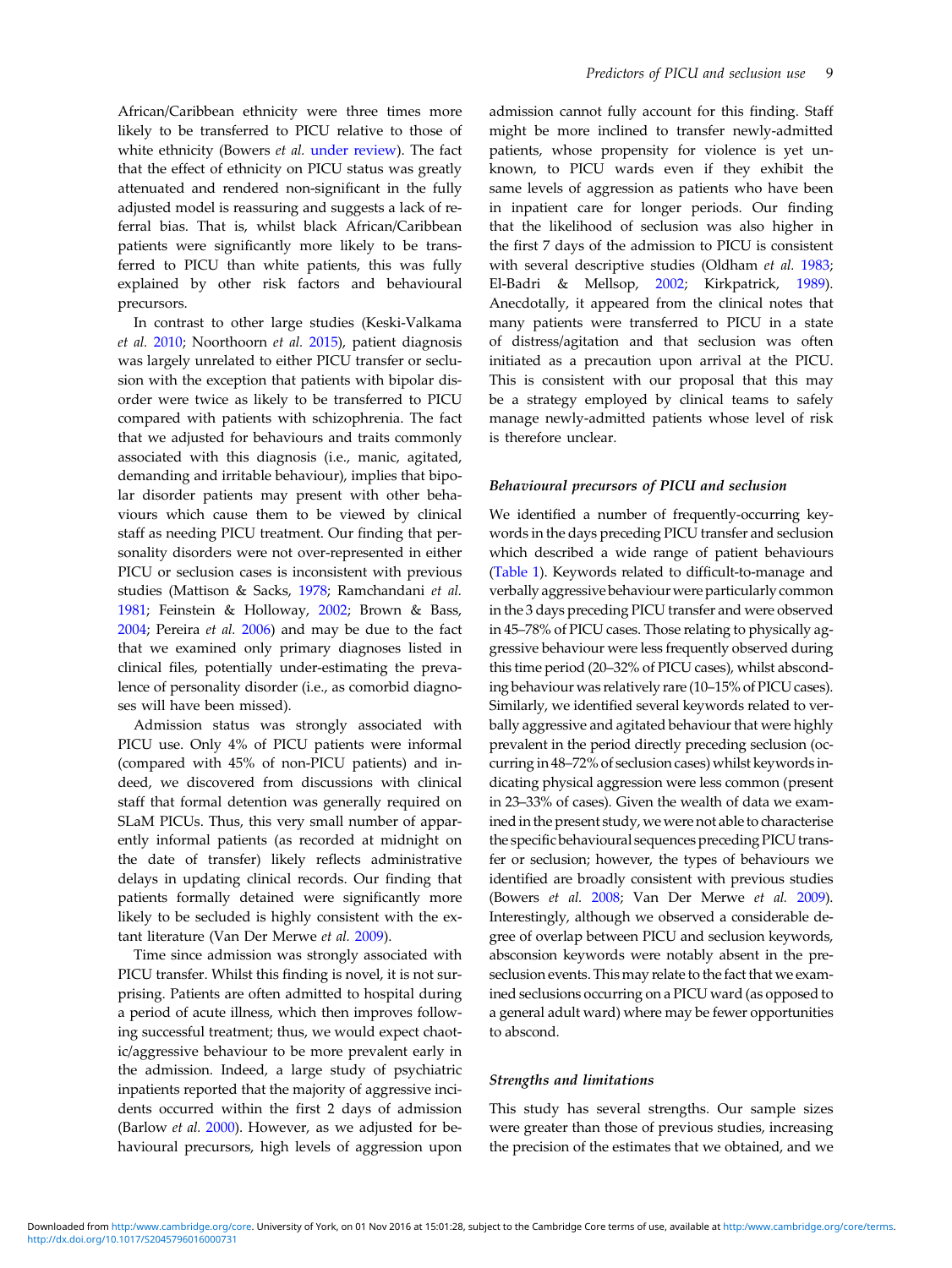combined novel and robust measurement and sampling techniques allowing us to estimate the effect of the time-varying behavioural factors. There were, however, a number of notable limitations. First, the current study was conducted within a single NHS trust, potentially limiting the extent to which our findings can be generalised to other psychiatric hospitals (particularly those outside the UK). Second, whilst we examined a wide range of behavioural precursors, we may have failed to account for some low-frequency behaviours, such as suicide and self-harm. Third, we focused only on patient characteristics as it was beyond the scope of the study to examine environmental factors, which may influence the decision to initiate PICU transfer and seclusion (e.g., number of staff, staff sex, bed numbers). Such environmental factors are particularly important as they are often dynamic (i.e., amenable to change) and therefore offer the opportunity to identify ways by which PICU and seclusion practices might be modified. A fourth limitation relates to our selection of location-based controls. The fact that PICU and seclusion cases were compared with patients admitted to acute wards who were not transferred to PICU and PICU patients who were not secluded, respectively, might explain why our estimates of effect differ somewhat to those of studies comparing PICU/seclusion cases to the entire patient population. Last, there are of course concerns about the accuracy of data extracted from electronic patient records (indeed, seclusion use was not systematically recorded in structured fields within these records), although these would be expected not to have biasing consequences.

# Implications

Our findings have implications for both clinical services and future research. If we seek to reduce coercive interventions in mental health services, it is important to determine which patients are at greatest risk for such interventions using accurate, unbiased clinical data and multivariable models. In the current study, we show that whilst recent behaviour is clearly an important determinant of PICU and seclusion use, patient age, sex, admission status and time since admission also contribute to risk of receiving these measures. Alternative, less coercive strategies must meet the needs of patients with these characteristics. From a research perspective, given that randomised controlled trials evaluating the effectiveness of seclusion and PICU are likely to pose ethical and logistical issues, it is essential to identify factors that distinguish cases and controls as such factors (if not accounted for by randomisation) will need to be appropriately dealt with in statistical models.

## Acknowledgements

The authors gratefully acknowledge the support of colleagues at the NIHR Biomedical Research Centre for Mental Health at the South London and Maudsley NHS Foundation Trust and Institute of Psychiatry, Psychology & Neuroscience, King's College London.

## Financial Support

This work was supported by funding from the NIHR Health Services and Delivery Research Programme (11/1024/02). All authors are financially supported by the NIHR Biomedical Research Centre for Mental Health at the South London and Maudsley NHS Foundation Trust and Institute of Psychiatry, Psychology & Neuroscience, King's College London. The study used NIHR Biomedical Research Centre infrastructure funded by NIHR and the Guy's and St. Thomas' Hospital Trustees. The views expressed in this publication are those of the author(s) and not necessarily those of the NHS, the NIHR or the Department of Health.

# Conflict of Interest

None.

# Ethical Standards

No ethical approval was required as the analyses were based on fully anonymised data.

# Availability of Data and Materials

The data accessed by CRIS remain within an NHS firewall and governance is provided by a patient-led oversight committee. Data access is possible (albeit subject to these conditions) and interested parties should contact ADT (alex.tulloch@kcl.ac.uk).

## References

- Barlow K, Grenyer B, Ilkiw-Lavalle O (2000). Prevalence and precipitants of aggression in psychiatric inpatient units. *Australian and New Zealand Journal of Psychiatry* 34, 967–974.
- Bowers L (2006). *Psychiatric Intensive Care Units: a Literature Review*. City University: London.
- Bowers L, Cullen AE, Achilla E, Baker J, Khondoker M, Koeser L, Moylan L, Pettit S, Quirk A, Sethi F, Stewart D, McCrone P, Tulloch AD (under revision). The seclusion and psychiatric intenstive care evaluation study. *Health Services and Delivery Research*.